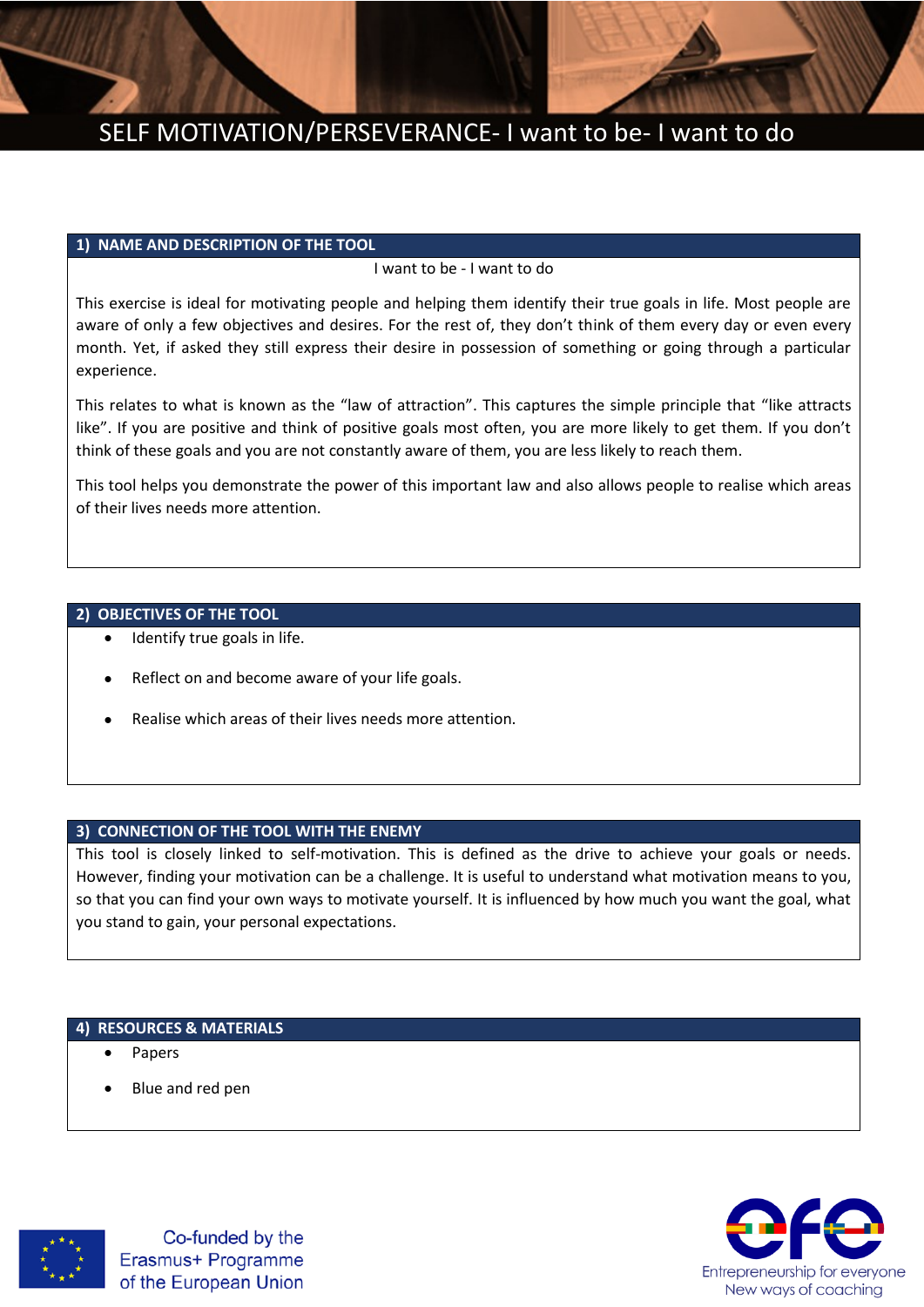# SELF MOTIVATION/PERSEVERANCE- I want to be- I want to do

#### **5) IMPLEMENTATION OF THE TOOL**

There are three stages in this tool. Ideally you should run stage one at the beginning of the session and stage two towards the end of the session. The delay between the two stages is important as it give an opportunity for incubation of ideas. The purpose of the last stage is to get feedback on the tool.

Explaining the Exercise: 2 minutes

STAGE ONE: 5 minutes

- Ask participants to write a list of all things they want to do. They can list, or a mind map.
- Participants should identify all the areas they are interested in. They should write not-stop using the blue pens. Explain that they should not worry about spelling mistakes or style. It is important to get what they have in mind on paper as quickly as possible.
- Explain that participants don't have to share anything they don't want with others, so should to be as honest as they can with themselves as they go through this exercise.
- Allocate 5 minutes for this part. The allocated time for this part should be fairly short. Your aim is to force participants to record what they are totally aware of now, without thinking too hard. As a variation, you can consider allowing even less than 5 minutes.

STAGE TWO: 10 minutes (5 min sharing + 2 min reflection + 3 min adding more goals)

- At the end of the session, ask participants to share parts of their lists with others. They are free to share whatever they want or whatever they don't want. The purpose is to inspire others on ideas.
- Now explain that anything they have not included in their lists or mind map is something they are not going to have in life. In other words, if it is not in their lists, they will not get it!
- Pause. Let people think about this for a while. Let them truly realise the implication of this; that when they are you not aware of a specific desire, it is very unlikely for them to get it. This is because they are not thinking about it, and therefore not doing anything to make it easier for themselves to get it. They are just relying on chance. It is just a wish they had; not something they truly wanted. If they don't do something about getting it, then they won't get it!
- Allow a few minutes of reflection and possible discussions and comments.
- Ask participants to go back and think of anything they have missed. They should add these to their lists or mind maps with the red pens. Ask participants to be as honest as they can.
- Allocate 3 minutes for this part.

STAGE THREE: Group feedback: 10 minutes

- Follow with a discussion. You can use the following questions as examples:
	- What do you think of this exercise?
	- Were you surprised by the results?
	- Did you miss a lot of important goals and ended up adding them in red?





Co-funded by the Erasmus+ Programme of the European Union